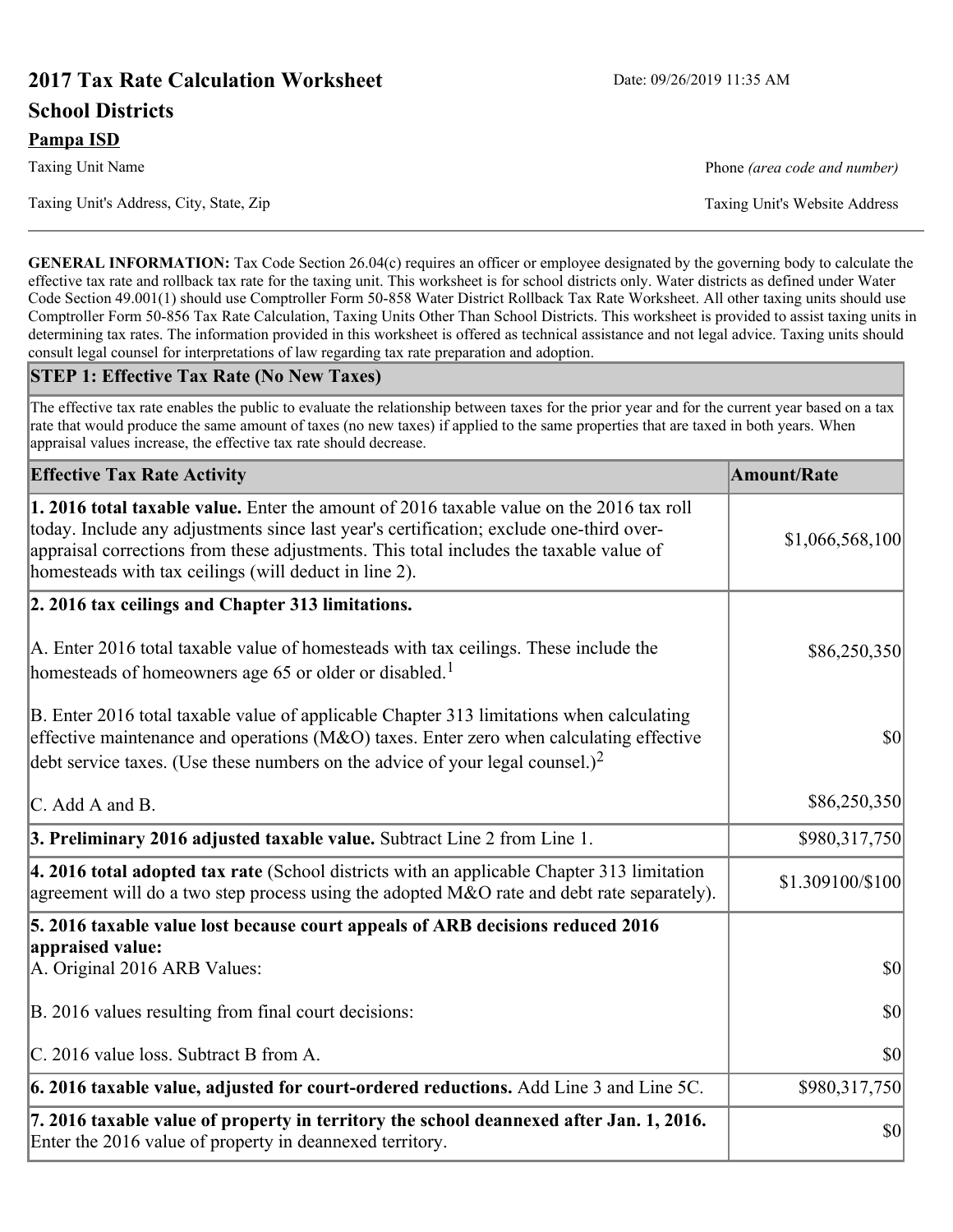| 8. 2016 taxable value lost because property first qualified for an exemption in 2017.<br>Note that lowering the amount or percentage of an existing exemption does not create a new<br>exemption or reduce taxable value. If the school district increased an original exemption, use<br>the difference between the original exempted amount and the increased exempted amount.<br>Do not include value lost due to freeport or goods-in-transit exemptions. |                 |
|--------------------------------------------------------------------------------------------------------------------------------------------------------------------------------------------------------------------------------------------------------------------------------------------------------------------------------------------------------------------------------------------------------------------------------------------------------------|-----------------|
| A. Absolute exemptions. Use 2016 market value:                                                                                                                                                                                                                                                                                                                                                                                                               | \$114,810       |
| B. Partial exemptions. 2017 exemption amount or 2017 percentage exemption times 2016<br>value:                                                                                                                                                                                                                                                                                                                                                               | \$6,536,440     |
| C. Value loss: Add A and B.                                                                                                                                                                                                                                                                                                                                                                                                                                  | \$6,651,250     |
| 9. 2016 taxable value lost because property first qualified for agricultural appraisal (1-<br>d or 1-d-1), timber appraisal, recreational/scenic appraisal or public access airport<br>special appraisal in 2017. Use only properties that qualified in 2017 for the first time; do<br>not use properties that qualified in 2016.                                                                                                                            |                 |
| A. 2016 market value:                                                                                                                                                                                                                                                                                                                                                                                                                                        | \$114,450       |
| B. 2017 productivity or special appraised value:                                                                                                                                                                                                                                                                                                                                                                                                             | \$100,000       |
| C. Value loss. Subtract B from A.                                                                                                                                                                                                                                                                                                                                                                                                                            | \$14,450        |
| 10. Total adjustments for lost value. Add Lines 7, 8C and 9C.                                                                                                                                                                                                                                                                                                                                                                                                | \$6,665,700     |
| 11. 2016 adjusted taxable value. Subtract Line 10 from Line 6.                                                                                                                                                                                                                                                                                                                                                                                               | \$973,652,050   |
| <b>12. Adjusted 2016 taxes.</b> Multiply Line 4 by Line 11 and divide by \$100.                                                                                                                                                                                                                                                                                                                                                                              | \$12,746,078    |
| [13. Taxes refunded for years preceding tax year 2016. Enter the amount of taxes refunded]<br>by the district for tax years preceding tax year 2016. Types of refunds include court<br>decisions, corrections and payment errors. Do not include refunds for tax year 2016. This<br>line applies only to tax years preceding tax year 2016.                                                                                                                  | \$6,147         |
| 14. Adjusted 2016 taxes with refunds. Add Lines 12 and 13.                                                                                                                                                                                                                                                                                                                                                                                                   | \$12,752,225    |
| 15. Total 2017 taxable value on the 2017 certified appraisal roll today. This value<br>includes only certified values and includes the total taxable value of homesteads with tax<br>ceilings (will deduct in Line 17). These homesteads include homeowners age 65 or older or<br>disabled.                                                                                                                                                                  |                 |
| A. Certified values only: <sup>3</sup>                                                                                                                                                                                                                                                                                                                                                                                                                       | \$1,109,809,332 |
| <b>B. Pollution control and energy storage exemption:</b> Deduct the value of property<br>exempted for the current tax year for the first time as pollution control or energy storage<br>system property:                                                                                                                                                                                                                                                    | $$-0$           |
|                                                                                                                                                                                                                                                                                                                                                                                                                                                              | \$1,109,809,332 |
| <b>C. Total value.</b> Subtract B from A.                                                                                                                                                                                                                                                                                                                                                                                                                    |                 |
| 16. Total value of properties under protest or not included on certified appraisal roll.                                                                                                                                                                                                                                                                                                                                                                     |                 |
| A. 2017 taxable value of properties under protest. The chief appraiser certifies a list of                                                                                                                                                                                                                                                                                                                                                                   |                 |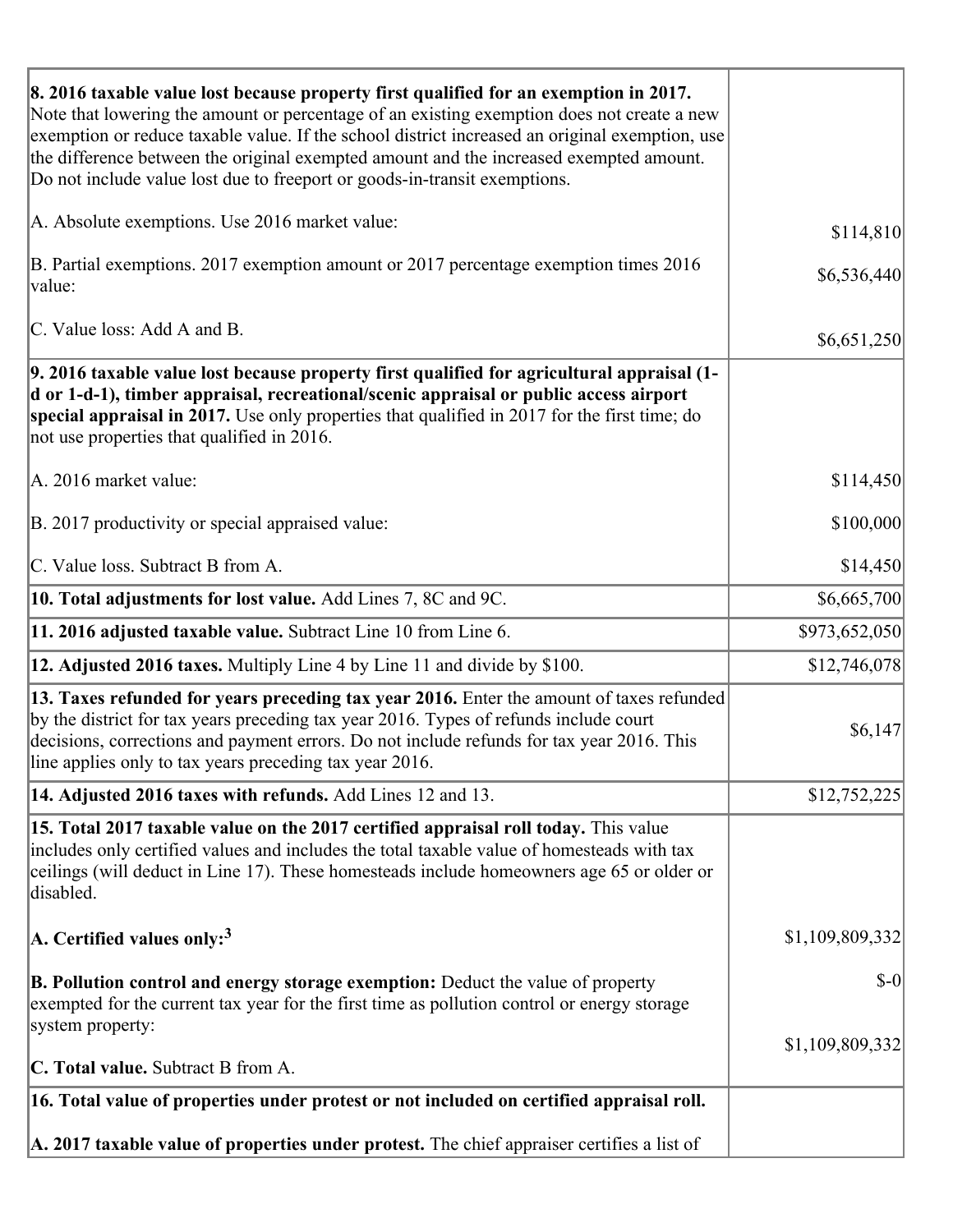| properties still under ARB protest. The list shows the appraisal district's value and the<br>taxpayer's claimed value, if any, or an estimate of the value if the taxpayer wins. For each of<br>the properties under protest, use the lowest of these values. Enter the total value.                                                                                                                                                                                                                                                                                                                                                                                                                      | \$949,230        |
|-----------------------------------------------------------------------------------------------------------------------------------------------------------------------------------------------------------------------------------------------------------------------------------------------------------------------------------------------------------------------------------------------------------------------------------------------------------------------------------------------------------------------------------------------------------------------------------------------------------------------------------------------------------------------------------------------------------|------------------|
| B. 2017 value of properties not under protest or included on certified appraisal roll.<br>The chief appraiser gives school districts a list of those taxable properties that the chief<br>appraiser knows about, but are not included in the appraisal roll certification. These<br>properties are not on the list of properties that are still under protest. On this list of<br>properties, the chief appraiser includes the market value, appraised value and exemptions for<br>the preceding year and a reasonable estimate of the market value, appraised value and<br>exemptions for the current year. Use the lower market, appraised or taxable value (as<br>appropriate). Enter the total value. | $ S_0 $          |
| C. Total value under protest or not certified: Add A and B.                                                                                                                                                                                                                                                                                                                                                                                                                                                                                                                                                                                                                                               | \$949,230        |
| 17. 2017 tax ceilings and Chapter 313 limitations.<br>A. Enter 2017 total taxable value of homesteads with tax ceilings. These include the<br>homesteads of homeowners age 65 or older or disabled. <sup>4</sup>                                                                                                                                                                                                                                                                                                                                                                                                                                                                                          | \$91,574,320     |
| B. Enter 2017 total taxable value of applicable Chapter 313 limitations when<br>calculating effective M&O taxes. Enter zero when calculating effective debt service taxes.<br>(Use these numbers on the advice of your legal counsel.) <sup>5</sup>                                                                                                                                                                                                                                                                                                                                                                                                                                                       | \$0              |
|                                                                                                                                                                                                                                                                                                                                                                                                                                                                                                                                                                                                                                                                                                           |                  |
| $\mathcal{C}$ . Add A and B.                                                                                                                                                                                                                                                                                                                                                                                                                                                                                                                                                                                                                                                                              | \$91,574,320     |
| 18. 2017 total taxable value. Add Lines 15C and 16C. Subtract Line 17C.                                                                                                                                                                                                                                                                                                                                                                                                                                                                                                                                                                                                                                   | \$1,019,184,242  |
| 19. Total 2017 taxable value of properties in territory annexed after Jan. 1, 2016.<br>Include both real and personal property. Enter the 2017 value of property in territory<br>annexed by the school district.                                                                                                                                                                                                                                                                                                                                                                                                                                                                                          | 30               |
| 20. Total 2017 taxable value of new improvements and new personal property located<br>in new improvements. New means the item was not on the appraisal roll in 2016. New<br>additions to existing improvements may be included if the appraised value can be<br>determined. New personal property in a new improvement must have been brought into the<br>school district after Jan. 1, 2016, and be located in a new improvement.                                                                                                                                                                                                                                                                        | \$5,550,650      |
| 21. Total adjustments to the 2017 taxable value. Add Lines 19 and 20.                                                                                                                                                                                                                                                                                                                                                                                                                                                                                                                                                                                                                                     | \$5,550,650      |
| $ 22.2017$ adjusted taxable value. Subtract Line 21 from Line 18.                                                                                                                                                                                                                                                                                                                                                                                                                                                                                                                                                                                                                                         | \$1,013,633,592  |
| <b>23. 2017 effective tax rate.</b> Divide Line 14 by Line 22 and multiply by \$100.                                                                                                                                                                                                                                                                                                                                                                                                                                                                                                                                                                                                                      | \$1.258070/\$100 |
| 24. 2017 effective tax rate for ISDs with Chapter 313 Limitations. Add together the<br>effective tax rates for M&O and debt service for those school districts that participate in an<br>applicable Chapter 313 limitations agreement.                                                                                                                                                                                                                                                                                                                                                                                                                                                                    | \$0.000000/\$100 |
|                                                                                                                                                                                                                                                                                                                                                                                                                                                                                                                                                                                                                                                                                                           |                  |

<sup>1</sup>Tex. Tax Code Section  $26.012(14)$ 

<sup>2</sup>Tex. Tax Code Section 26.012(6)

 $3$ Tex. Tax Code Section 26.012(6)

 ${}^{4}$ Tex. Tax Code Section 26.012(6)(A)(i)

 ${}^{5}$ Tex. Tax Code Section 26.012(6)(A)(ii)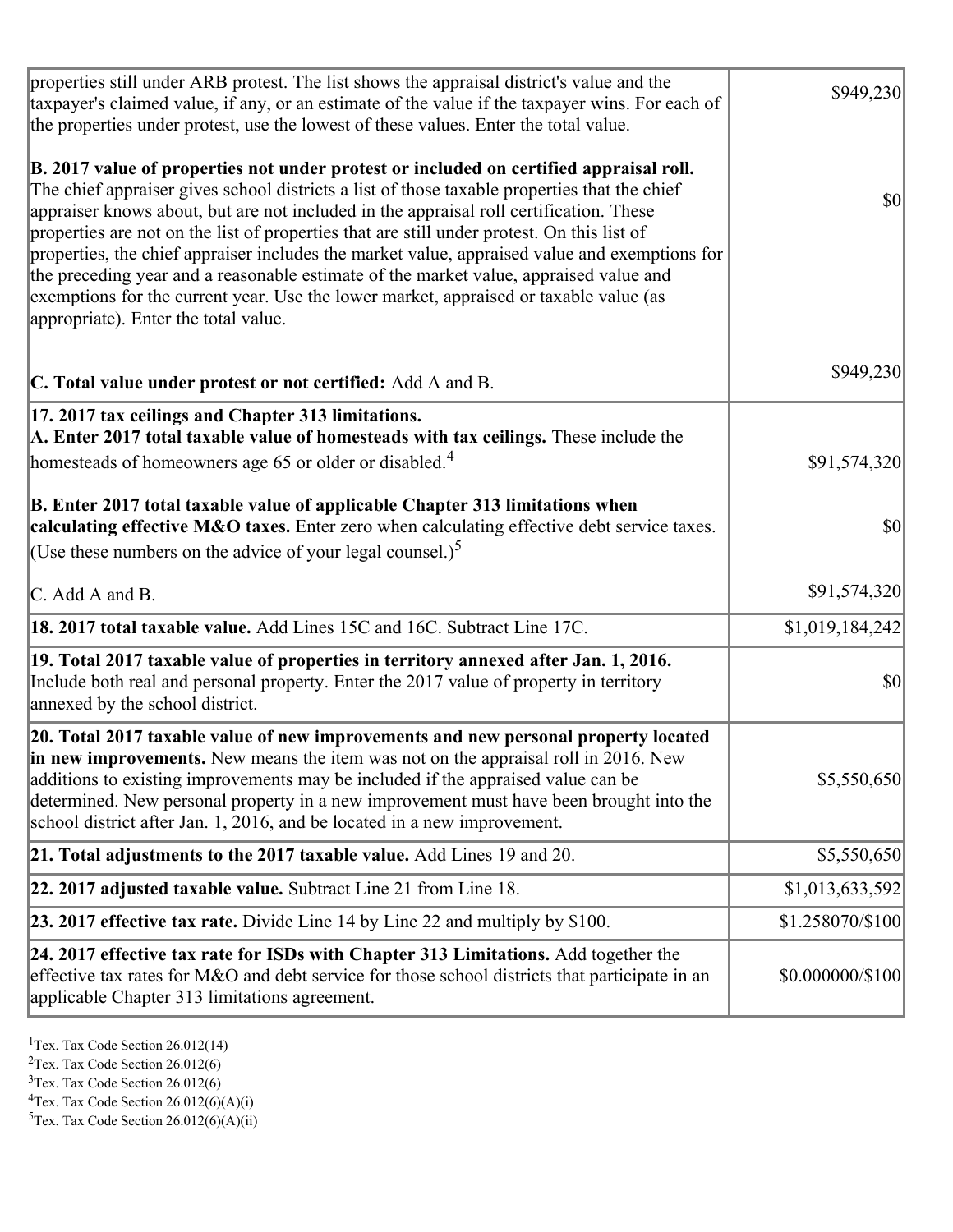## **STEP 2: Rollback Tax Rate**

Most school districts calculate a rollback tax rate that is split into two separate rates:

- 1. **Maintenance and Operations (M&O):** School districts must use the lesser amount of the following methods to calculate the M&O rate:
	- Four cents (\$0.04) PLUS current year's compression rate multiplied by \$1.50 (usually \$1) PLUS any additional cents approved by voters at a 2006 or subsequent rollback election; OR
	- Current year $i/\frac{1}{2}$ s compression rate multiplied by six cents (usually four cents) PLUS effective M&O rate which includes school formula funding calculations.<sup>6</sup>
- 2. **Debt:** The debt tax rate includes the debt service necessary to pay the school district's debt payments in the coming year. This rate accounts for principal and interest on bonds and other debt secured by property tax revenue.

In most cases the rollback tax rate exceeds the effective tax rate, but occasionally decreases in a school district's debt service will cause the effective tax rate to be higher than the rollback tax rate.

| <b>Rollback Tax Rate Activity</b>                                                                                                                                                                                                                                                                                                                                       | <b>Amount/Rate</b> |
|-------------------------------------------------------------------------------------------------------------------------------------------------------------------------------------------------------------------------------------------------------------------------------------------------------------------------------------------------------------------------|--------------------|
| 25. Maintenance and operations (M&O) tax rate. Enter \$1.50 OR the 2005 adopted<br>M&O rate if voters approved a rate higher than \$1.50.                                                                                                                                                                                                                               | \$1.500000/\$100   |
| $26.$ Multiply line 25 times $0.6667$                                                                                                                                                                                                                                                                                                                                   | \$1.000050/\$100   |
| 27. 2017 rollback M&O rate. Use the lesser of the M&O rate as calculated in Tax Code<br>Section $26.08(n)(2)(A)$ and (B).                                                                                                                                                                                                                                               | \$1.040050/\$100   |
| 28. Total 2017 debt to be paid with property tax revenue.<br>Debt means the interest and principal that will be paid on debts that:<br>$(1)$ Are paid by property taxes,<br>$(2)$ Are secured by property taxes,<br>$(3)$ Are scheduled for payment over a period longer than one year, and<br>$(4)$ Are not classified in the school district's budget as M&O expenses |                    |
| A. Debt includes contractual payments to other school districts that have incurred debt on<br>behalf of this school district, if those debts meet the four conditions above. Include only<br>amounts that will be paid from property tax revenue. Do not include appraisal district budget<br>payments. Enter debt amount:                                              | \$3,129,050        |
| B. Subtract unencumbered fund amount used to reduce total debt.                                                                                                                                                                                                                                                                                                         | $ 10\rangle$       |
| C. Subtract state aid received for paying principal and interest on debt for facilities through<br>the existing debt allotment program and/or instructional facilities allotment program.                                                                                                                                                                               | \$264,915          |
| D. Adjust debt: Subtract B and C from A.                                                                                                                                                                                                                                                                                                                                | \$2,864,135        |
| 29. Certified 2016 excess debt collections. Enter the amount certified by the collector.                                                                                                                                                                                                                                                                                | $ 10\rangle$       |
| 30. Adjusted 2017 debt. Subtract line 29 from line 28D.                                                                                                                                                                                                                                                                                                                 | \$2,864,135        |
| 31. Certified 2017 anticipated collection rate. Enter the rate certified by the collector. If<br>the rate is 100 percent or greater, enter 100 percent.                                                                                                                                                                                                                 | 100.00%            |
| 32. 2017 debt adjusted for collections. Divide line 30 by line 31.                                                                                                                                                                                                                                                                                                      | \$2,864,135        |
| 33. 2017 total taxable value. Enter amount on line 18.                                                                                                                                                                                                                                                                                                                  | \$1,019,184,242    |
| 34. 2017 debt tax rate. Divide line 32 by line 33 and multiply by \$100.                                                                                                                                                                                                                                                                                                | \$0.281022/\$100   |
| 35. 2017 rollback tax rate. Adds lines 27 and 34.                                                                                                                                                                                                                                                                                                                       | \$1.321072/\$100   |